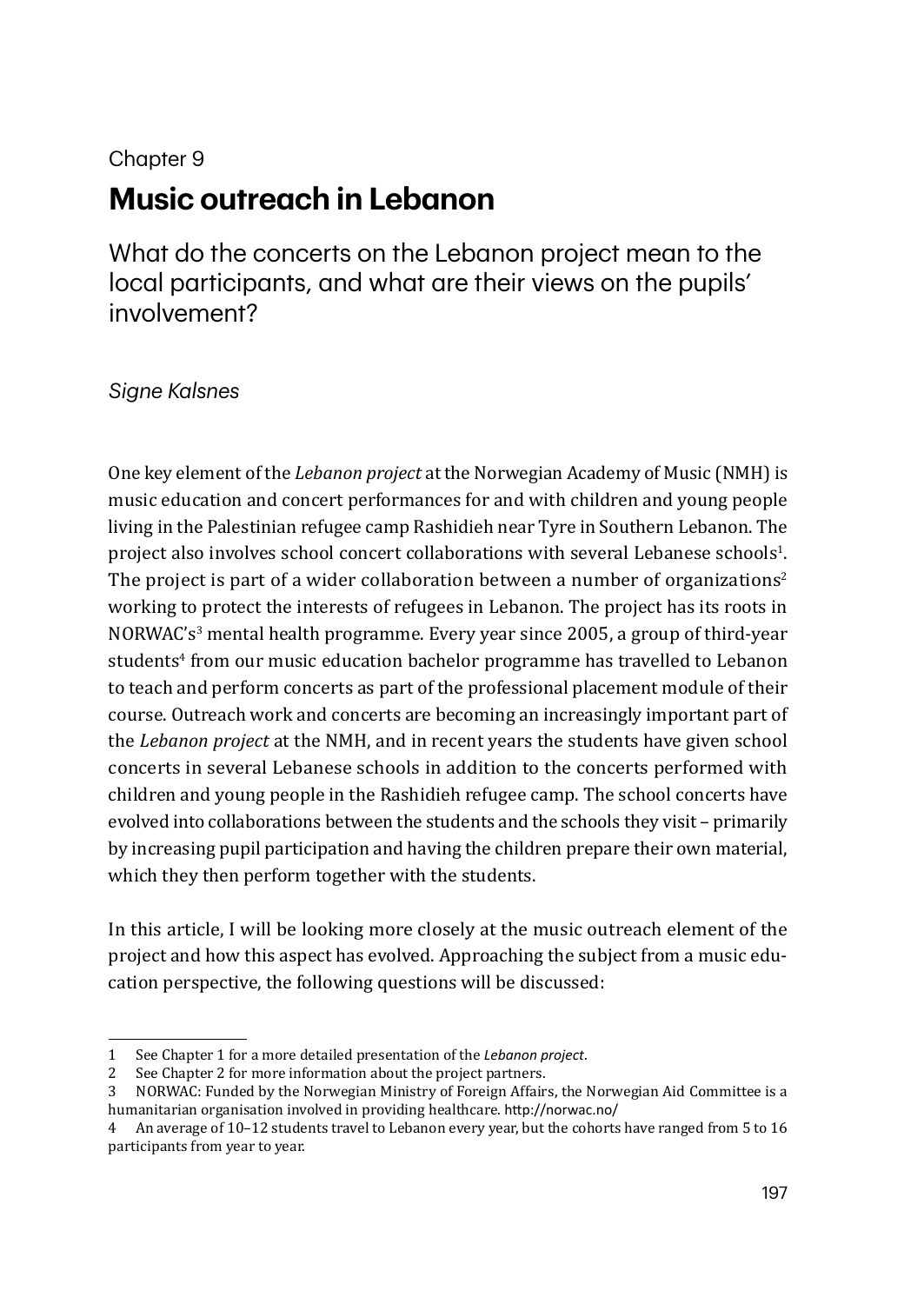• What do the concerts on the Lebanon project mean to the local participants, and what are their views on the pupils' involvement?

By local participants we mean our partners in Lebanon – both in the Rashidieh camp and in the participating Lebanese schools – especially the children and young people.

First, I will describe the concert activities on the *Lebanon project* with particular focus on certain challenges that arise when engaging in music outreach with children and adolescents in a foreign culture and on how pupil participation in the concerts has changed over the years. Next, I will present the results of seven interviews conducted in the summer of 2013 with teachers and leaders at the schools and organisations with which the NMH collaborates in Lebanon. The findings from the interviews will then be discussed in view of the questions that this article seeks to answer.

## **The Lebanon concerts**

The concert activities in Lebanon have evolved in several ways over the years, both in scope and in terms of venues/audiences and the degree of pupil participation. The changes have been driven by the contributions made by the *Lebanon project* towards boosting the teaching skills of Palestinian and Lebanese music teachers and by a growing interest in introducing music as a school subject in our partner schools. Schools in Lebanon are partly state-run, partly operated by various organisations. Music and arts are not normally part of the curriculum, nor are school concerts or other arts projects. Lebanon does not have a tradition for training music teachers, and the music conservatoire in Beirut does not offer a teacher training programme. Most of our partner schools are run by religious and/or political organisations and have been able to include music as a school subject, while the UN-run (UNRWA<sup>5</sup>) schools attended by the Palestinian pupils do not offer music education. For many of the pupils, the Norwegian students' school concerts would have been their first concert experience.

The collaboration with our partner schools (a school in Tyre run by the Imam Sadr Foundation, two primary schools in the town of Saida run by the Maarouf Saad Social

<sup>5</sup> UNRWA (United Nations Relief and Works Agency for Palestine Refugees in the Near East) is a UN agency working to improve living conditions for Palestinian refugees in Jordan, Lebanon, Syria, the West Bank and the Gaza Strip.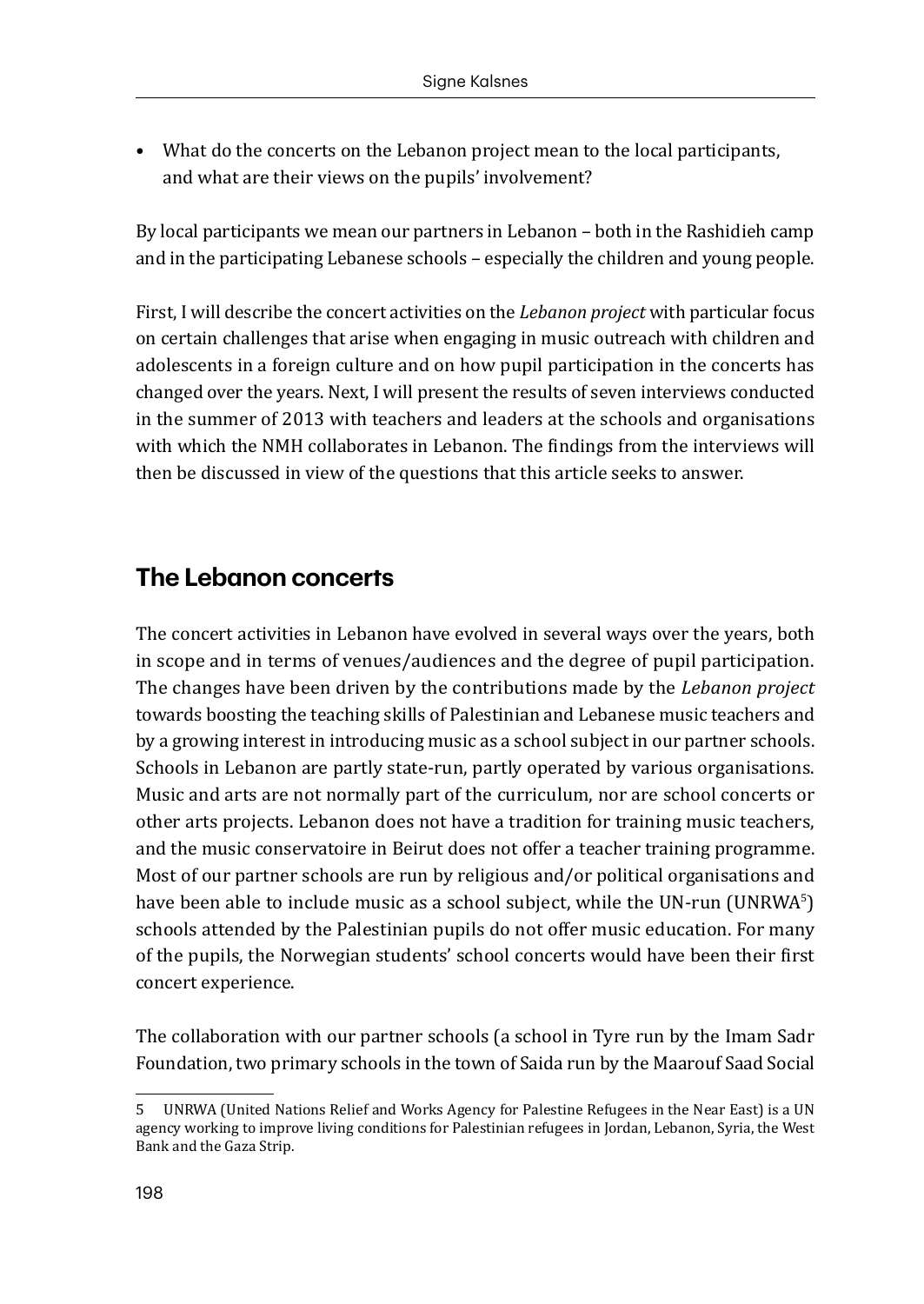& Cultural Foundation<sup>6</sup>, and Shohour Official High School) has evolved over the years and now includes regular school concerts for the pupils and an increasing degree of pupil participation whereby the pupils give their own performances at these concerts. The concerts in the Rashidieh refugee camp are slightly different in that they mark the end of the students' placement project and see the children and youngsters work with the Norwegian students to rehearse musical numbers which they then perform together at the final concert. The Palestinians have also put on their own musical and dance numbers, while the Norwegian students have performed their prepared repertoire. These concerts thus involve a greater degree of musical collaboration than do the school concerts at the partner schools.

Preparing and performing school concerts in a foreign culture poses linguistic, cultural and religious challenges. Many of the pupils – especially the youngest – speak little English. The two schools in Saida teach French and English respectively as second languages, and the Norwegian student teachers have from time to time tried to use both languages when communicating with the audience. When the language barrier has become too great, we have used an interpreter to translate from English to Arabic. The cultural and religious challenges are partly down to how music generally or certain instruments and/or forms of music specifically are considered by some to be *haram* (forbidden) and partly due to the way in which certain constraints are imposed on the concert programme when it comes to the meaning or lyrical content of some pieces. Another major challenge is that the Palestinian and Lebanese pupils have quite different musical experiences and preferences to the Norwegian students, and most of the music performed by the students will be entirely new and unfamiliar to the children. Only a minority of the pupils have attended concerts before.

The music education students who participate in the *Lebanon project* specialise in classical music, folk music or improvised music (jazz, pop, rock), and they all play a principal instrument as well as multiple secondary instruments. The students are musically versatile, something which has resulted in concert programmes that are varied in both repertoire and instrumentation. When preparing for the Lebanon placement project, the students put together a school concert programme lasting around 45 minutes and comprising relatively short pieces in different genres and involving different instruments. The programme has historically consisted of one or two a

<sup>6</sup> http://imamsadrfoundation.org/ and https://www.facebook.com/MaaroufSaadFoundation A presentation of the partners and NORWAC is also available in *Forum for Culture and International Cooperation, 2012* and at http://www.norwac.no/index.php?option=com\_weblinks&view=category&id=39%3Aliban&Itemid=48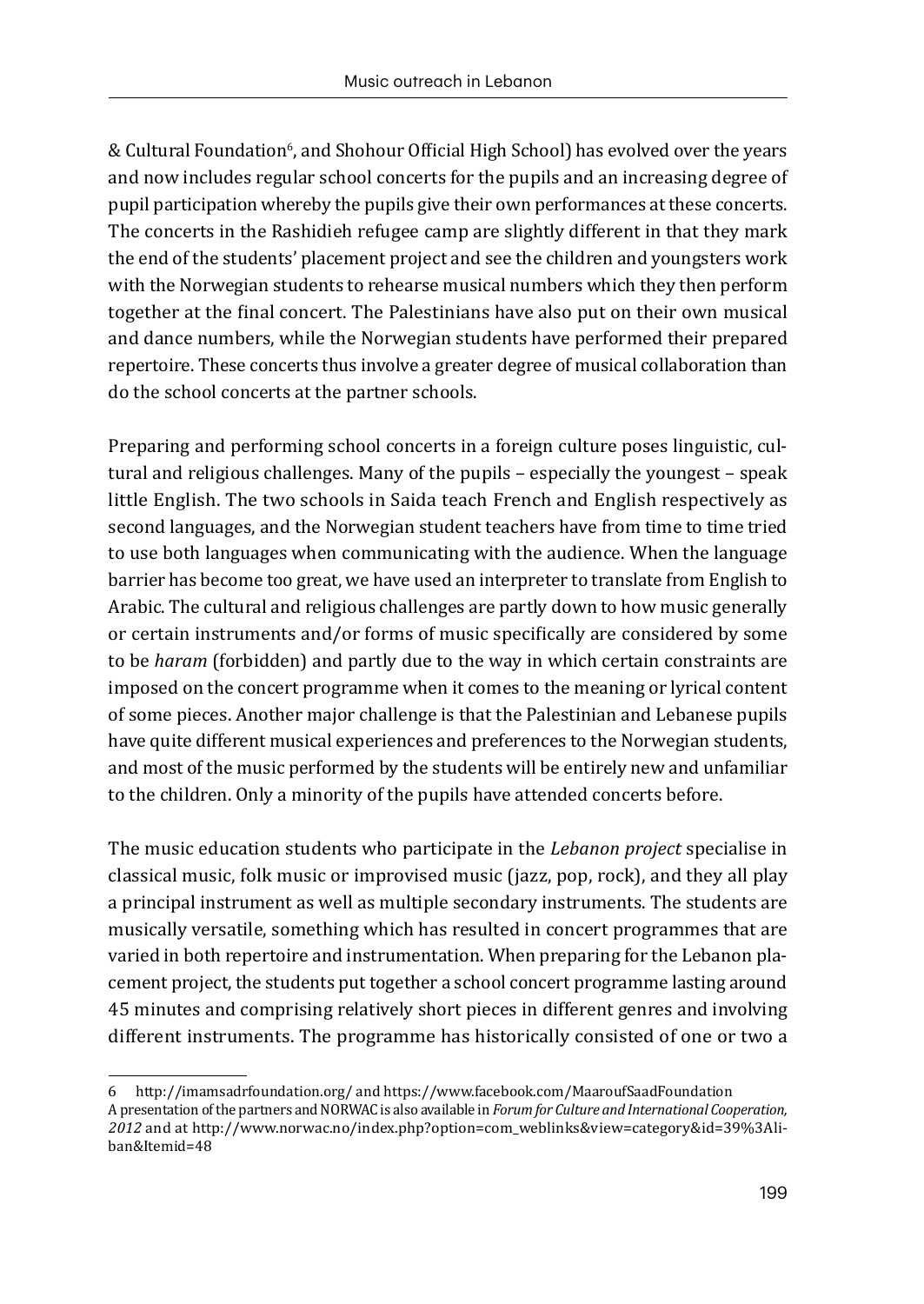cappella pieces (often involving the entire student group), a few jazz/pop/rock songs, a couple of Norwegian folk tunes, some classical pieces for various instruments, and a couple of humorous and playful musical items, often with audience participation. The aim has been to make the concert programme so flexible that elements of it can be presented at the different school concerts with timings and content adapted to the performances that the schools themselves have prepared. Since music outreach is becoming increasingly important to the *Lebanon project*, the work going into preparing the repertoire and concerts has become more structured over the years. Before departure, the students have worked to create coherent projects taking into consideration musical variation, pupil involvement, scene changes and verbal communication.

I will now look in more detail at the different concerts that the students have performed in Lebanon. I will also provide a very brief account of the schools and their music provision as a backdrop to the (school) concerts.

### Concerts in the Rashidieh refugee camp

The musical activities and most of the concerts in the Rashidieh camp take place at the Beit Atfal Assumoud centre in the  $\mathop{\mathrm{camp}}\nolimits$  . The centre has a large instrument collection  $\mathcal I$ containing band instruments (keyboard, electric guitars, bass guitars and drum kits), saxophones, accordions, violins, guitars, *darbukas* (Arabic hand drums), xylophones, glockenspiel and a range of smaller instruments. A number of permanent teachers teach on the music project weekly, and the centre has developed a fairly extensive musical repertoire in the form of multi-function scores and CD recordings for use as teaching materials and therefore also as a substantial part of the concert repertoire in Rashidieh. The repertoire contains folk music from all over the world, ballads, pop and rock songs and songs written for educational purposes<sup>8</sup>. The students also prepare their own multi-function scores of pieces of their choice and rehearse these together before the concert according to the instruments available and the musical abilities of the pupils. The centre houses a large room with a stage as well as several smaller rooms used for practice. The concerts, which take place in the room with the stage, are the direct result of the students' teaching activities with the children and young people in the camp. To mark the end of three days of intensive learning, the songs they have been practising (usually two or three) are performed for family and friends at the centre along with the students' own concert programme and performances of

<sup>7</sup> Beit Atfal Assumoud / National Institution of Social Care and Vocational Training (NISCVT) http:// www.socialcare.org/. See also Rodin and Gjestrud, 2008, and Rodin, 2006.

<sup>8</sup> See chapter 3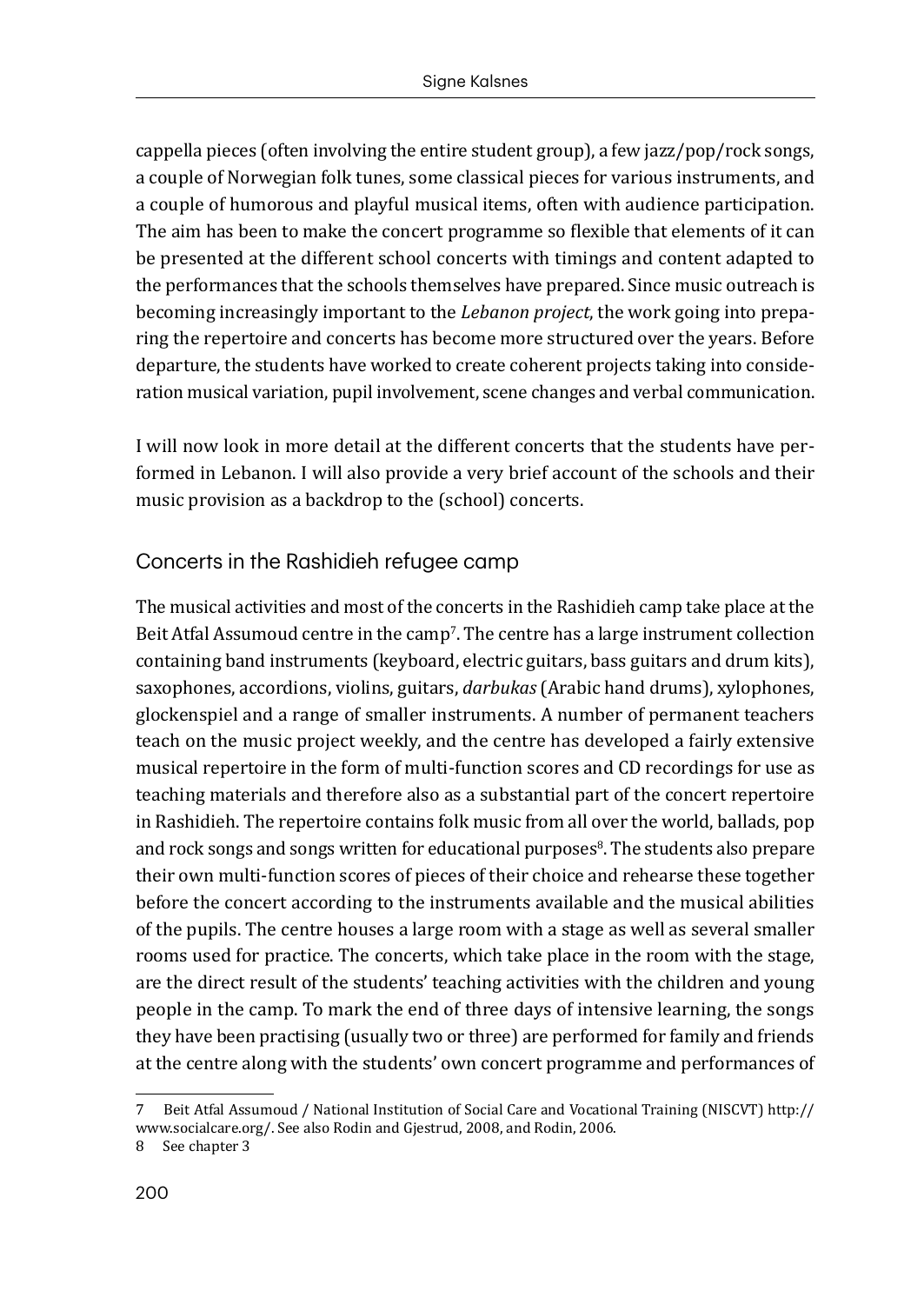Arabic music and dance. Many of the children and adolescents also receive instruction in Palestinian folk dancing (*dabke*) at the centre, and several of the dance groups keep a very high standard with participation in festivals both in Lebanon and abroad – including the MelaFestivalen in Norway. The dances and music represent important aspects of Palestinian culture and, as part of the cultural exchange element of the project, the Norwegian students learn parts of the *dabke* and Arabic music and songs. One permanent feature at these concerts is a performance by the students of these dances and songs dressed in Palestinian national costume – to much applause from both the audience and the Palestinian pupils.

In addition to these final concerts, the students put on short performances – both of the joint repertoire and their own material – in between lessons and rehearsals. Hearing the music several times allows the pupils to recognise and familiarise themselves with it, and it can also be an inspiration to hear the Norwegian musicians perform. This way, these brief and intimate performances enable the pupils to discover and engage with the music.

The concerts with the Palestinian pupils have often also been moved out of the camp to larger venues in Tyre or Beirut. On those occasions they have often taken place in conjunction with a bigger event – e.g. the marking of an important Palestinian occasion – and audiences have come from other parts of Lebanon, primarily from other refugee camps. These concerts are extended to include speeches and music and dance performances with Palestinians from other camps in addition to the material presented by the Norwegian students and the children and young people from Rashidieh.

## School concerts at the Imam Sadr Foundation School in Tyre

Imam Sadr is a private Lebanese primary and vocational school educating mainly girls from troubled homes. NORWAC has helped establish a special education department for disabled pupils and pupils with learning difficulties. It was in these special classes that the school first chose to introduce music activities 10 years ago. The teachers noticed how many of the pupils began to make good progress, and the school management therefore decided to offer music education to the ordinary classes as well – first for Years 1–3 in 2007 and then for Years 4–6 in 2011. The school actively provides in-service training for its teachers through the *Lebanon project* (singing, dance and guitar), and its music teachers have been trained in subject didactics and developed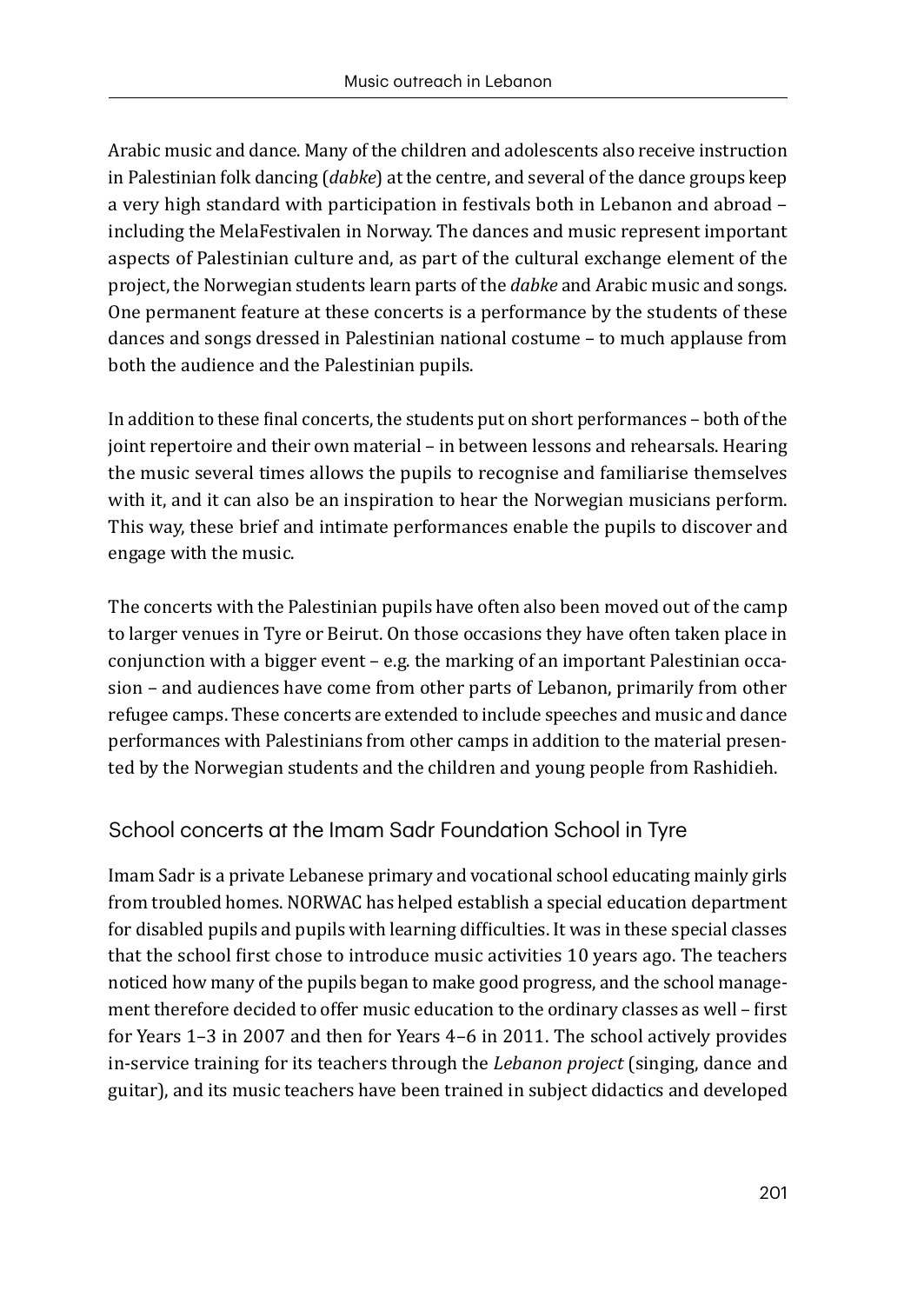both teaching and musical skills by participating in the training programme *X-art* (Forum for Culture and International Cooperation 2012)9 .

The Norwegian students have given concerts every year since 2005, and their concerts at this particular school have changed significantly over the years. From a fledgling start with the students performing a few songs in the school's foyer, the concerts have evolved into well planned events at which the Lebanese pupils from both the special and ordinary classes participate with their own material. Concert programmes are printed, sound and lighting rigged, the concert hall decorated, and school management and other key people join pupils and teachers in the audience. Many of the classes and a large number of the pupils have contributed with music and dance numbers that they have prepared, and the standard has risen noticeably from year to year. The improvements resulted in a choir from the school winning a national school choir competition in Beirut in 2013. The pupils' performances at the school concerts have comprised dances, songs and performances on rhythmic instruments, metallophones and xylophones. The concerts have become important milestones in the academic year, and here, too, the cultural exchange element of the project has seen the Norwegian students learn Arabic songs which they then perform at the concerts alongside the Lebanese pupils. Pupil participation in the school concerts has increased as the music education provision and the school's music activities have evolved. In recent years this has resulted in the pupils and students performing for 20 minutes each in a show lasting 40 minutes in which the Lebanese pupils have given the first part of the concert.

## School concerts at the Maarouf Saad Foundation Schools in Saida

Since 2008 the students have also performed school concerts in two primary schools in the town of Saida. The schools started to provide music tuition in 2001 as a result of their involvement in the NORWAC mental health programme. These schools take creative subjects seriously, and drama and art are also on the timetable. The pupils receive music tuition for six years starting in Year 1, and music is considered an important tool in delivering the schools' curriculum. For the first few years, the school concerts were held in a recital hall seating around 100 people in the town's arts centre. This is where the Palestinian and Lebanese pupils would have had their first concert experience. The pupils also prepared their own material that included singing, dancing, rhythmic instruments, glockenspiel and metallophones. In the first couple

<sup>9</sup> X-art: http://www.interculture.no/x-art.html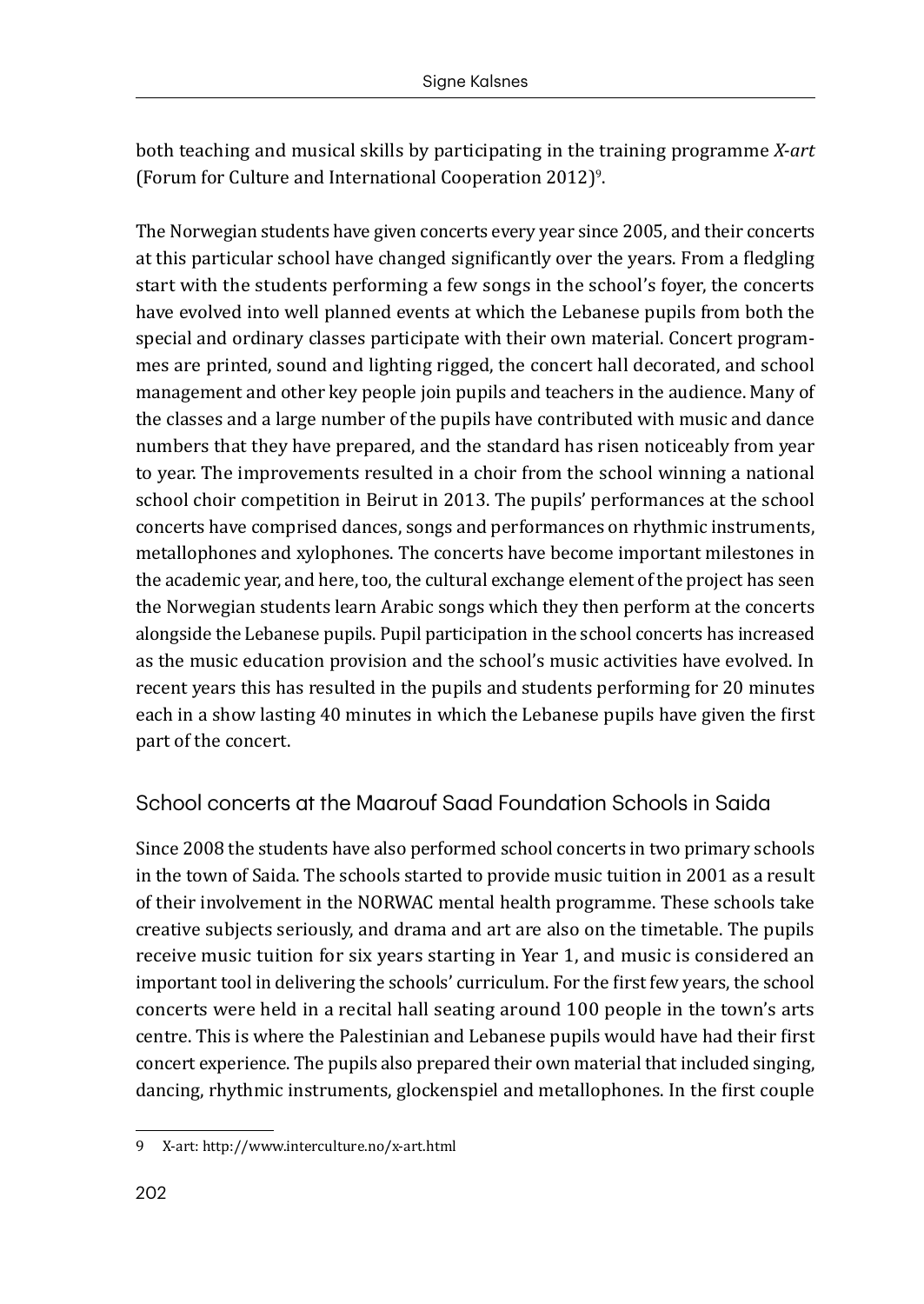of years, pupil participation was somewhat experimental and informal. After the Norwegian students had finished their concert programme, the pupils would leap to the stage and start their performance under the direction of their music teacher. Since 2010 the school concerts have taken place in a larger concert hall in the Maarouf Saad Foundation arts centre in Saida, and the pupils have opened the concerts with a series of well prepared music and dance performances. Next, the Norwegian student teachers have performed the bulk of their programme before concluding the concert with a joint number in which everyone sings a traditional Arabic song that the student teachers have learnt during their stay in Lebanon.

#### School concerts at Shohour Official High School

The school is located in upcountry Southern Lebanon and is run by the Lebanese education authorities. The school concerts were launched in 2007 and have since been a regular annual event despite some resistance on cultural and religious grounds. Some families consider music and dance to be *haram* (forbidden) and do not want their children to attend the concerts. The school does not have music on the timetable, but in the last couple of years it has offered voluntary music tuition to pupils who express an interest in it. In the beginning, the school had no premises suitable for musical events, and the first concert with the Norwegian students took place in a large shared space with no stage and difficult acoustics. Investments and improvements have been made every year since then, and more recently the school concerts have taken place on an outdoor covered stage in the school grounds. Here the students have performed their concert programme for the pupils and teachers. Prominent guests such as the local mayor, representatives of the school administration and municipal council, religious and political leaders and the Norwegian ambassador have also attended. It has been important for the school to gain acceptance for the music and concert activities both from the education authorities and from the pupils and their parents. The presence of public figures and religious and political leaders has therefore been significant. Since 2009 the Lebanese pupils have also presented their own material – initially dance and drama performances and later also musical items. In 2012 we began to see the results of the voluntary music education programme. That year many of the pupils participated in the school concert with their own performances in which they sang and played saxophones, keyboards, *darbukas*, accordions and guitars.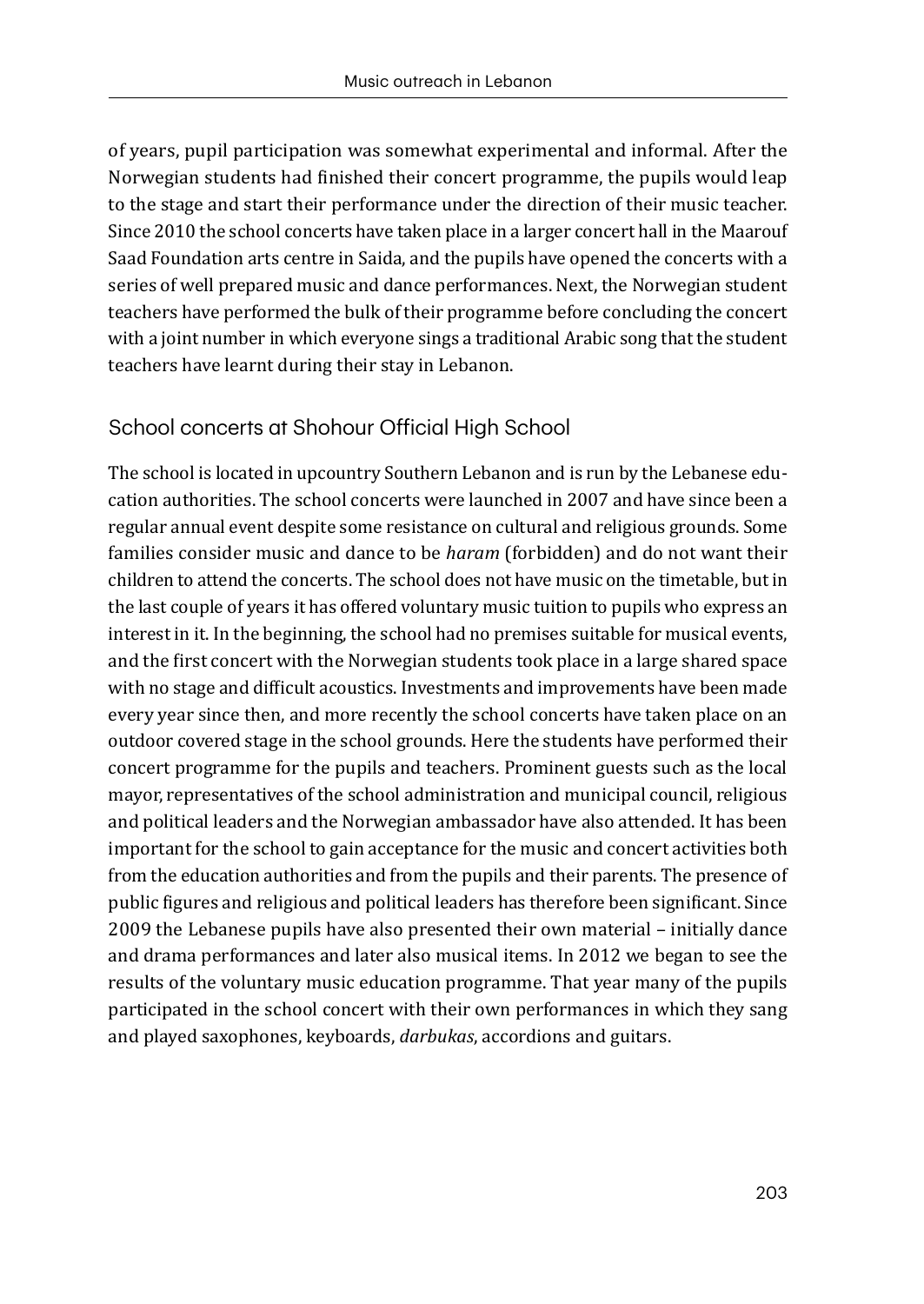## **What do the concerts on the Lebanon project mean to the local participants, and what are their views on the pupils' involvement in the school concerts?**

### Method

This article investigates aspects of a broader study into music outreach in Lebanon. The study as a whole is based on repeated field visits, participant observation, interviews and student diaries about the teaching and outreach practice in Lebanon. My own field notes and extensive video documentation of the teaching and concert activities on the project are central to the study.

In the part of the study discussed in this article I have chosen to conduct qualitative research interviews to try to ascertain how the local participants evaluate the importance of the concerts and how they see pupil participation in the (school) concerts. All the interviews except one (which took place partly with an Arabic interpreter) were conducted in English and took on the form of a semi-structured interview in line with what Kvale (1997, p.73) describes as a conversation between two people about a topic of shared interest.

The informants were selected on the basis of their key roles as leaders or teachers at the schools and organisations participating in the *Lebanon project*. One of the interviews was with two young Palestinians who have been involved in the music project in the refugee camp since the very beginning and now serve as teaching assistants on the project alongside the Palestinian teachers. The informants were told that the interviews would be included in this study/article, and all of them consented to their names being published and to the content and direct quotes from the interviews being reproduced.

The questions posed in the interviews focus on how the local participants view the concerts and on their thoughts on the pupils' involvement in them. The questions can be divided into the following categories:

• questions concerning pupil participation in the concerts and what this has meant to the children and young people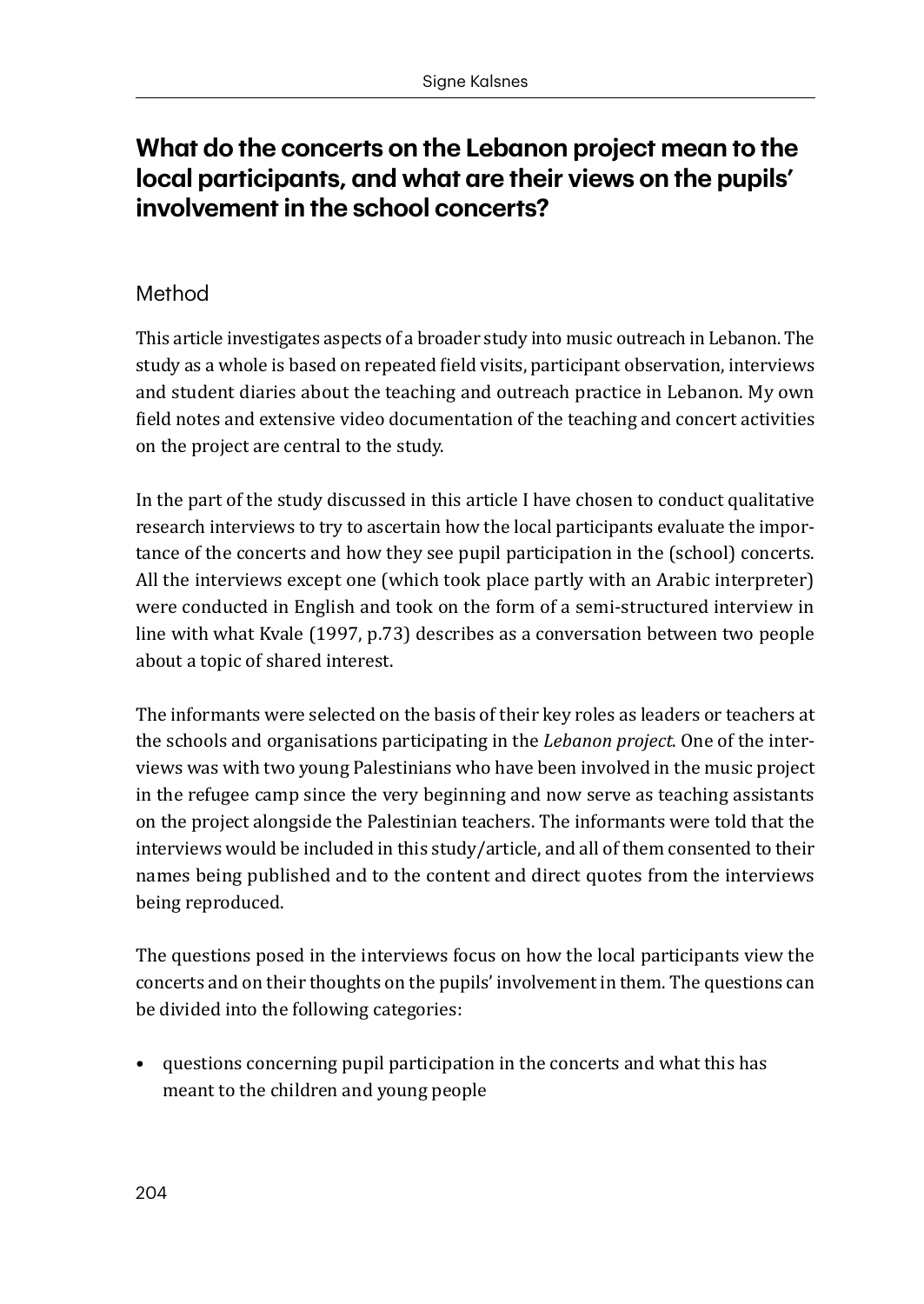- questions about the significance of the concerts to the children and young people's learning and development – in music and generally
- questions about the significance of the concerts in developing music tuition in the participating schools / the music project in the refugee camp
- questions surrounding the concerts' impact on the school environment / local community
- questions (to the schools) about how the school concert collaborations can be developed further

The analysis of the interview material was conducted with these categories as a starting point.

## The role of researcher and participant in the *Lebanon project*

I have been travelling with colleagues and students to Lebanon for eight years, and I have served as a supervisor to the students for their teaching and outreach practice on the *Lebanon project*. More recently I have also been responsible for teaching and supervision relating to the students' concert preparations and execution. I have also been responsible for producing video documentation of the teaching and concert activities on the project. As a researcher, my involvement in the *Lebanon project* poses a challenge in terms of keeping the research project and the interpretation of results at arm's length. This involves disassociating myself from any good, bad, positive or negative experiences with the project. At the same time, my knowledge of our local partners, the Palestinian and Lebanese cultures as well as my close involvement in the project and the questions the project raises are the very factors that have allowed me to devise a survey that can provide relevant information about both the significance of the school concerts and the pupils' participation in them. The cultural differences between our respective project participants and countries are great – something which also affects the way in which we express ourselves and communicate. Without having been this closely involved in the *Lebanon project*, analysing and understanding the local partners' opinions and experiences would have been more difficult.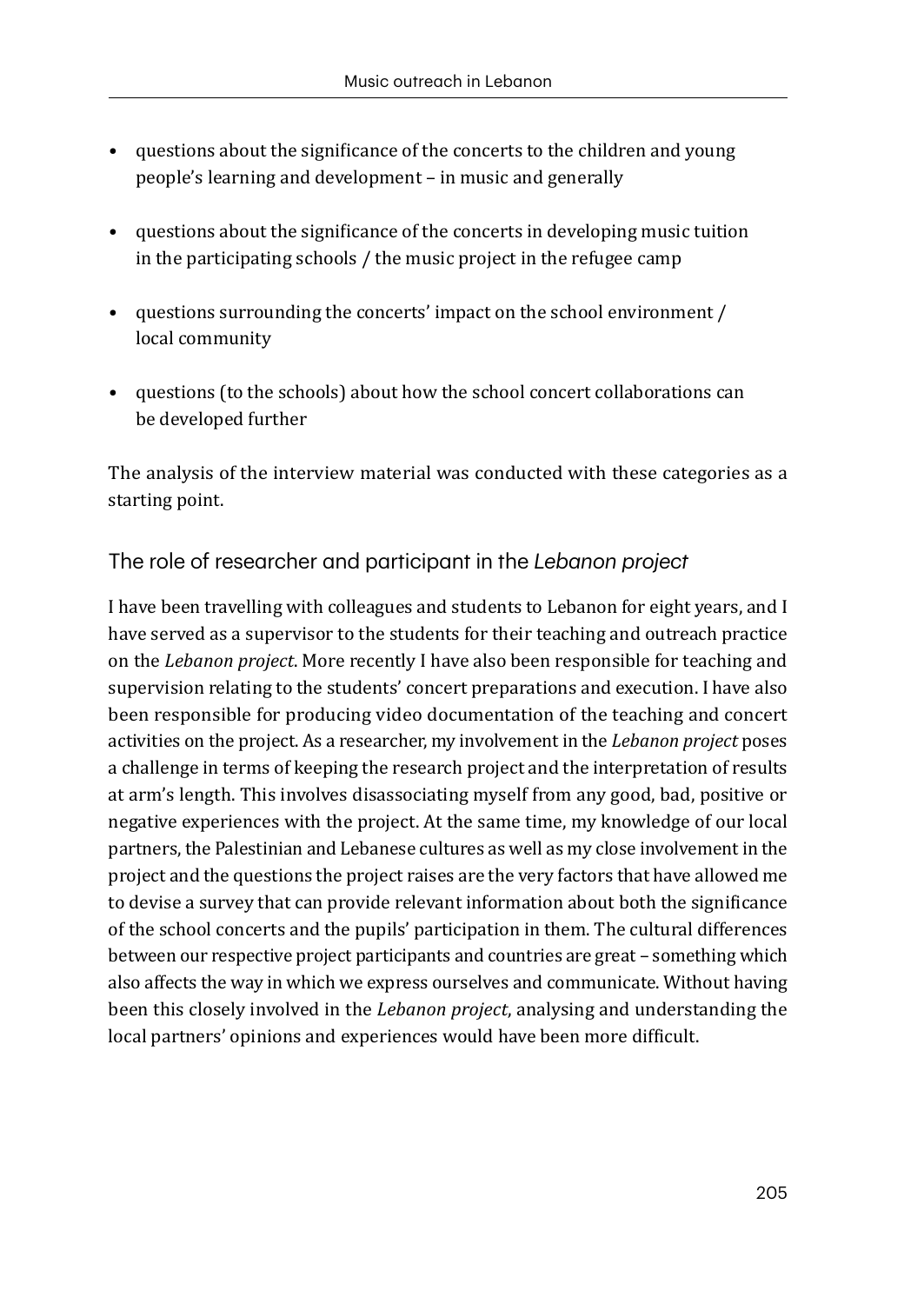#### The interviews

I will now present the results of the interviews carried out in Lebanon in the summer of 2013.

#### **The Beit Atfal Assumoud centre, Rashidieh**

- Interview with Chadi Ibrahim music and dance teacher on the project since 2003.
- Interview with Ali and Ahmed, both aged 21 have participated in the music project since 2003 and are now teaching assistants on the project.

One of the first things that Chadi Ibrahim brings up when asked about the significance of the concerts is the music itself and the value of being able to discover music. He puts it like this: "When you feel the music, it's life for you, you feel free… Music helps for everything." He goes on to say that the concerts encourage the local community to acknowledge the importance of music and music tuition and allow parents to see and hear what their children are learning – something which is important in terms of supporting the children's activities. The parents are proud of their children's involvement in the music project, and that has an impact on their support for the project. He points out that not many Palestinian children and teenagers can play a musical instrument and that participation in the project and concerts in Rashidieh has afforded them a high status in the local community and amongst friends and family.

To Chadi it is important that the concerts with the Norwegian student teachers allow the children and young people to discover new and unfamiliar music – "we always see something new in the concerts" – and he stresses the value of being able to appreciate musical diversity. He adds that there is a great deal of inspiration and learning to be gained from participating in the concerts and hearing the students perform: "My kids learn from the performance and from the Norwegian students." One particularly important aspect for him is that student teachers, teachers and Palestinian children and adolescents can play and perform together and share each other's music. He puts it like this: "It´s very important to play with the kids – we are playing with our colleagues – the students. The kids feel proud, and their goal is to play together." Chadi also highlights the impact of the concerts on the cultural exchanges that take place on the project, saying that the concerts are important because they bring people together across cultures: "We also feel proud when the Norwegian students dance Palestinian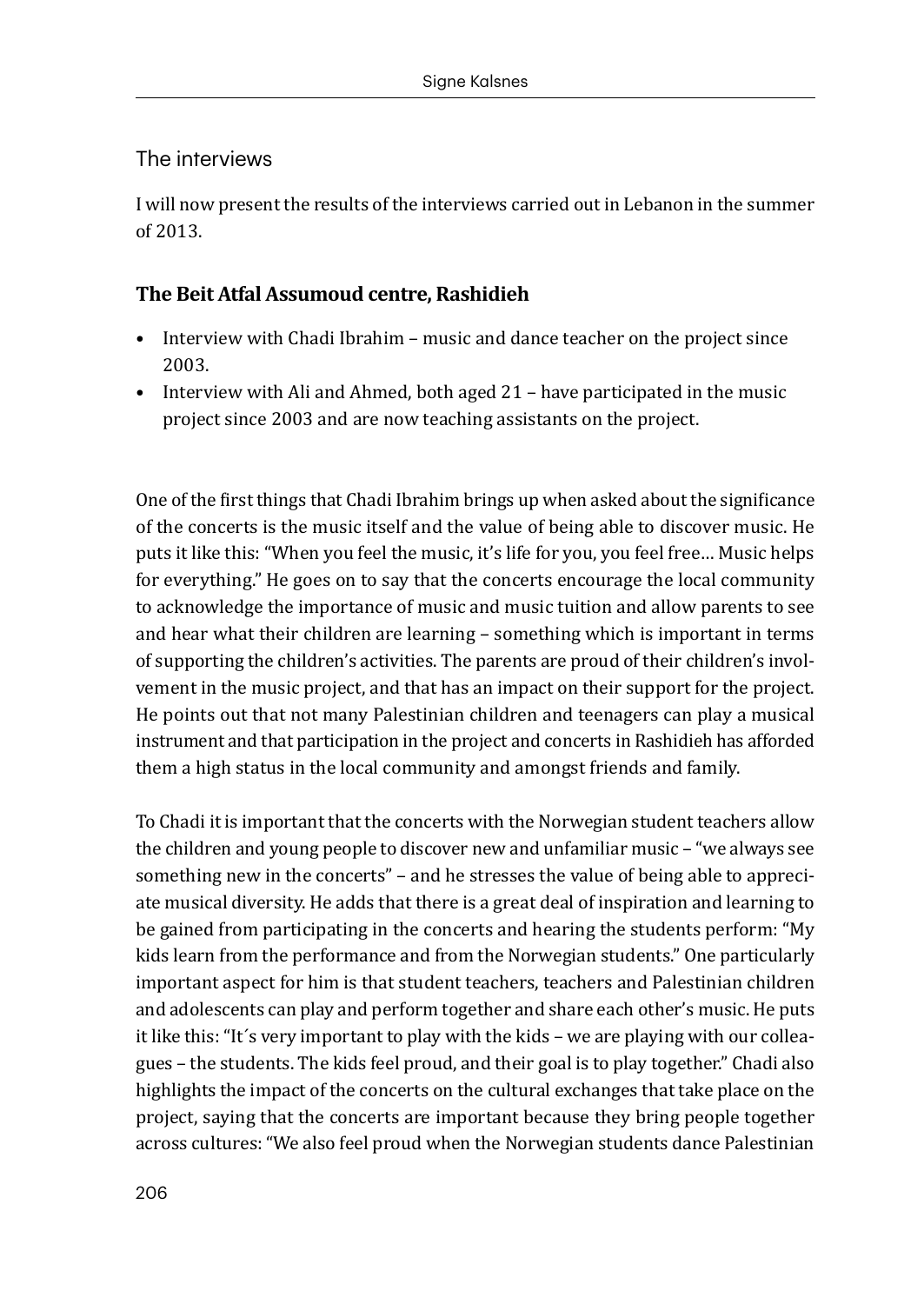dances and sing Palestinian music – that really means a lot to us, it´s our identity. We feel that we – the Palestinians – are not alone, you are our friends."

Some of the young people who have been involved in the project since the beginning now work as teaching assistants. When asked about the significance of the concerts, two of them – Ali and Ahmed – say that the concerts have allowed them to listen to different types of music. "Perfect music," says Ali about the concerts. Both of them agree that they have been "very happy with the concerts". They also say that participating in the concerts has gained them recognition in the local community: "All the people came to the concerts and saying very good – I was very proud," says Ali. Ahmed continues: "All the people hope and dream to play music, and we are the lucky ones." Asked how long they will continue to be involved in the music project, Ahmed nods in agreement when Ali says: "For a very long time. I want to learn more and more and more – I hope to become a perfect teacher."

#### **The Maarouf Saad Foundation Schools, Saida**

• Interview with Mona Saad, general manager of the Maarouf Saad Social & Cultural Foundation

Mona Saad explains that introducing music tuition was a challenge and that the schools were met with resistance and scepticism from the local community: "The community was not ready for music." The schools welcome both Palestinian and Lebanese pupils, and many of them come from poor families and communities. Mona stresses that the most important thing about music is that it is considered to be something positive for the students and that it helps improve their lives: "to look at life in a nice perspective". It is not an aim for the schools to train musicians, but if some pupils show a special interest in or talent for music, the music provision allows them to take it further. She goes on to say that music tuition is an "alternative to academic subjects", that it helps prevent pupils from dropping out of school – "music opens doors to stay in school" – and that it is particularly beneficial to pupils with learning difficulties.

When asked about the impact of the concerts and pupil participation on the schools and their pupils, she says that in the first couple of years the schools were somewhat reluctant and the pupils quite reserved about taking part. This is because many of the pupils come from backgrounds where concerts are not commonplace and often considered to be highly formal events. The pupils' involvement has evolved greatly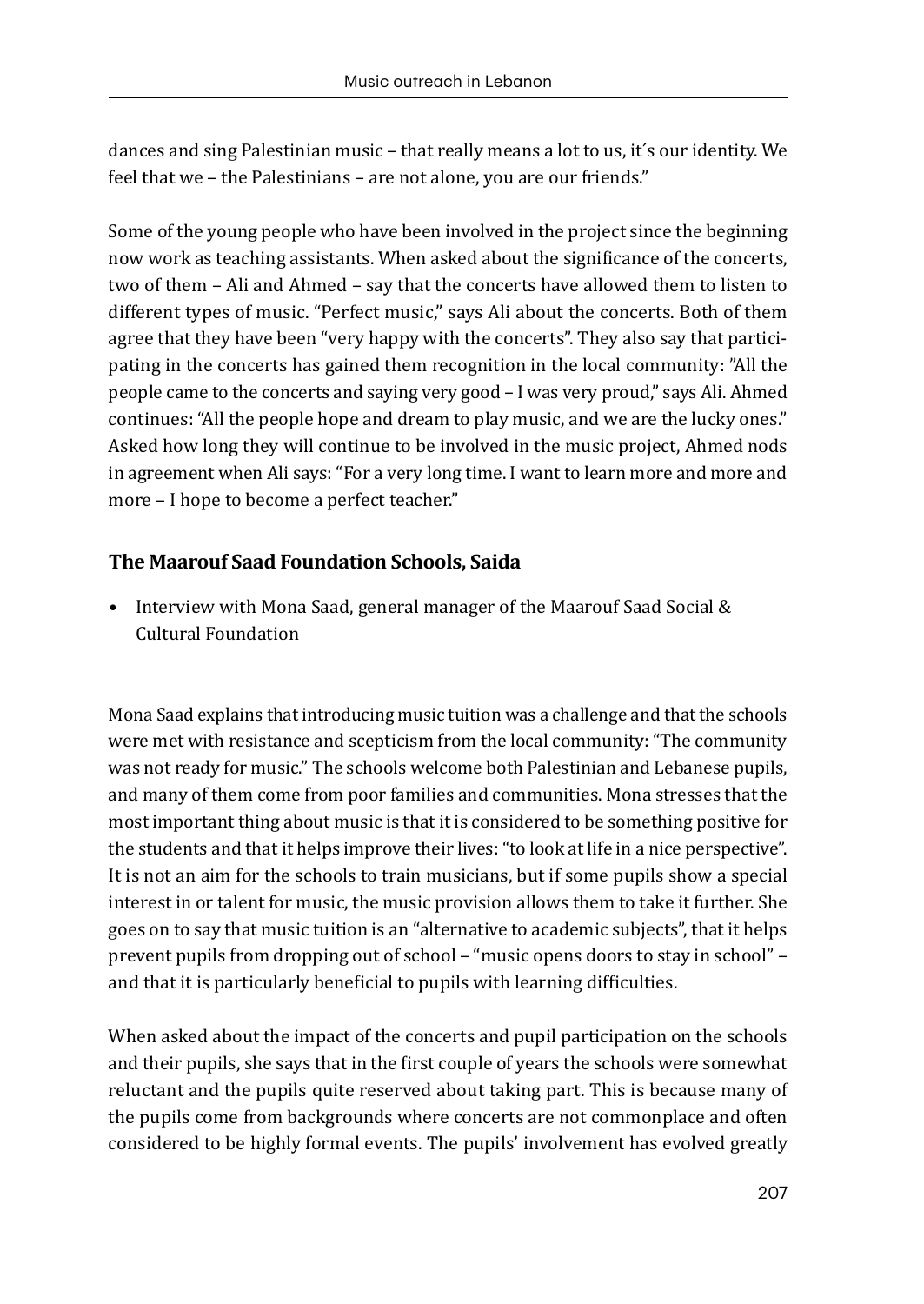since the first couple of years, however, and the material they perform in the concerts is now the result of serious work over the entire year, Mona explains. She adds that the pupils are keen and look forward to the annual collaboration with the Norwegian student teachers. She emphasises that the pupils work hard to perfect their concert performances and that being able to actively participate with singing, dancing and instrumental performances has boosted their self-confidence: "This is very important because it also gives them self-confidence … towards music, towards interacting with people from outside their community, outside their environment … there are people who appreciate their playing, so they always do their very best to perform in these concerts."

She also says that music performance has become increasingly common amongst the pupils, and the annual school concerts have inspired them to incorporate music in other contexts, too. For instance, the schools organise special concerts for "Child Day", when many locals come to listen. Up until now it has unfortunately not been possible to invite parents to the school concerts with the Norwegian students, but the school is working to make this happen because parent involvement is important, according to Mona.

She also points to the importance of music as a means of communication between cultures, and she would like to see the Norwegian students spend more time with her pupils, get to know them better, observe the music teachers' lessons and perhaps visit some of the families. In terms of developing the concert collaboration further, she says it would be a priority for the school that the pupils and Norwegian students should rehearse some material together which they then perform at the school concert. "It´s so nice the ending of the concert when your students and our children are singing together a traditional Arabic song … that´s really a good point" … "it´s very important to have more interaction with the Norwegians … and the students".

### **Imam Sadr Foundation School – primary school for girls and disabled children**

- Interview with Fatimah Hobballah, head teacher
- Interview with Leila Basma, co-ordinator of the school's music project
- Interview with Diana Adel Mostafa, music teacher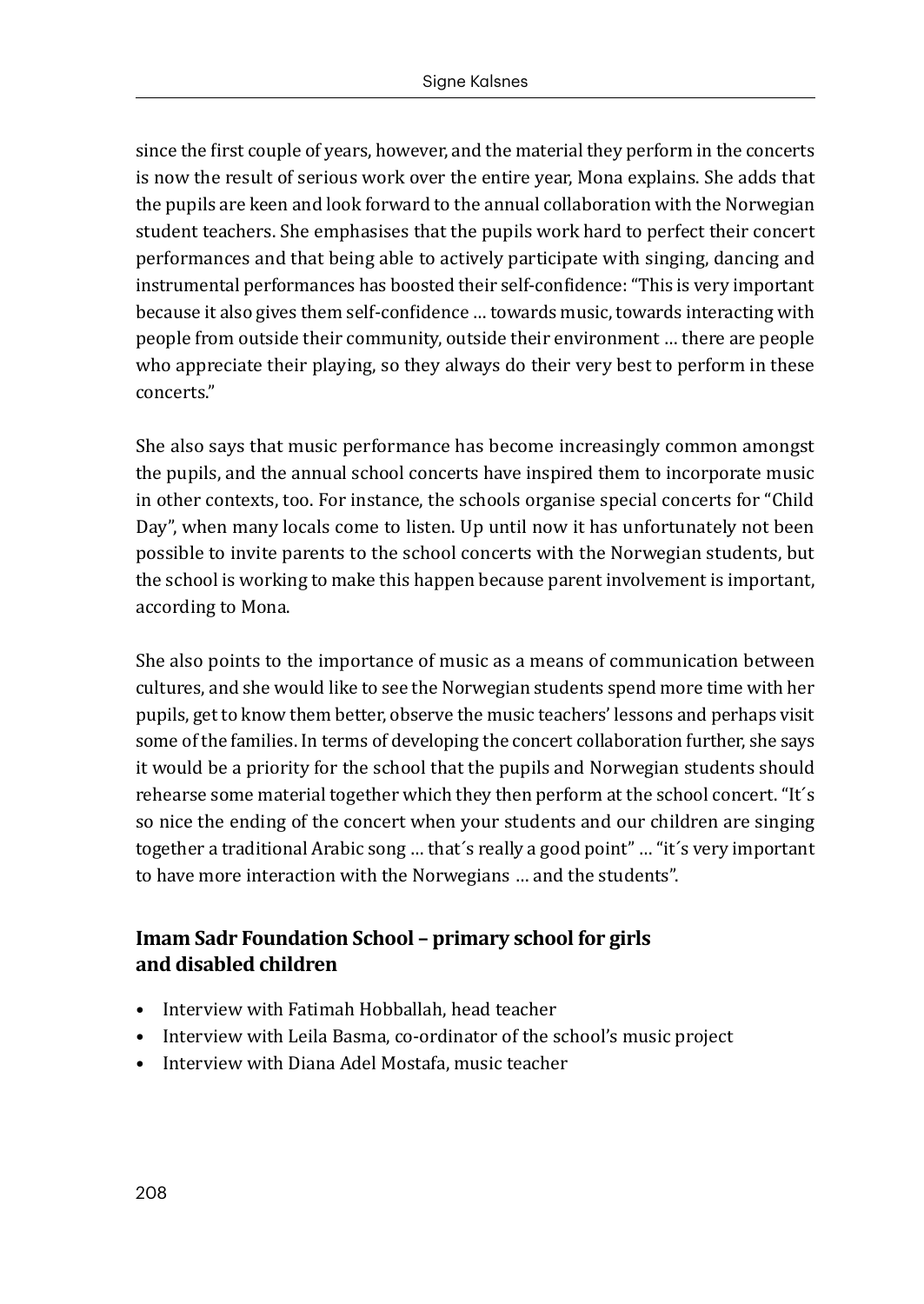Fatimah Hobballah – the school's head teacher – starts by emphasising how important music is to the children's development in a number of areas: physically, intellectually and mentally. Music helps the children to learn – "learning in general" – and gives every pupil plenty of opportunities to excel at something. When asked whether music is important in itself, she says that not all music is important – not music that encourages undesirable behaviours – but the music used in school which both relaxes and prepares the pupils for learning is important. She also points to the social aspects of music and says that music provision has helped the pupils get to know each other better. The music provision is not designed to educate musicians. Fatimah puts it like this: "You know we are a girls' school, and girls can do music at home, but not in public. I don`t want the students to become musicians," before quickly adding that it is OK for women to work as music teachers. She also stresses the significance of music as a kind of shared language and says it is important to learn about the music and instruments of other cultures: "Music helps people come together." She is proud that her pupils are participating with their own programme at the school concerts with the Norwegian students and says they also prepare musical items for other school events, including at "graduations" or end-of-term celebrations.

Leila Basma explains how 10 years ago the music project encountered both cultural and religious barriers and how both management and colleagues raised questions about the music activities. Over time the project has garnered increasing support and interest within the school, however. The pupils greatly appreciate the school concerts, and every year they ask what they will be performing and when they can start rehearsing, she explains. She says preparing for the school concerts is good training for the children. They put on mini-concerts in the classroom to decide what to perform and who should play what. Leila says that some of the children receive private tuition from Diana (the music teacher) outside school but adds that many of them do not have the opportunity to receive additional music tuition – or education.

I interview the music teacher Diana Adel Mostafa with a bit of help from her brother Raji acting as an interpreter (English-Arabic). Raji is also a music teacher at the school and at both of our partner schools in Saida. In response to my question about justifying the case for music and whether the children ought to learn music for music's sake or in order to do well at school, Diana says (with Raji nodding in agreement) that the answer is somewhere "in the middle of the two", stressing that music tuition "is good for [the children's] personal development". All pupils therefore receive weekly music lessons, and the best of them are invited to join the school choir.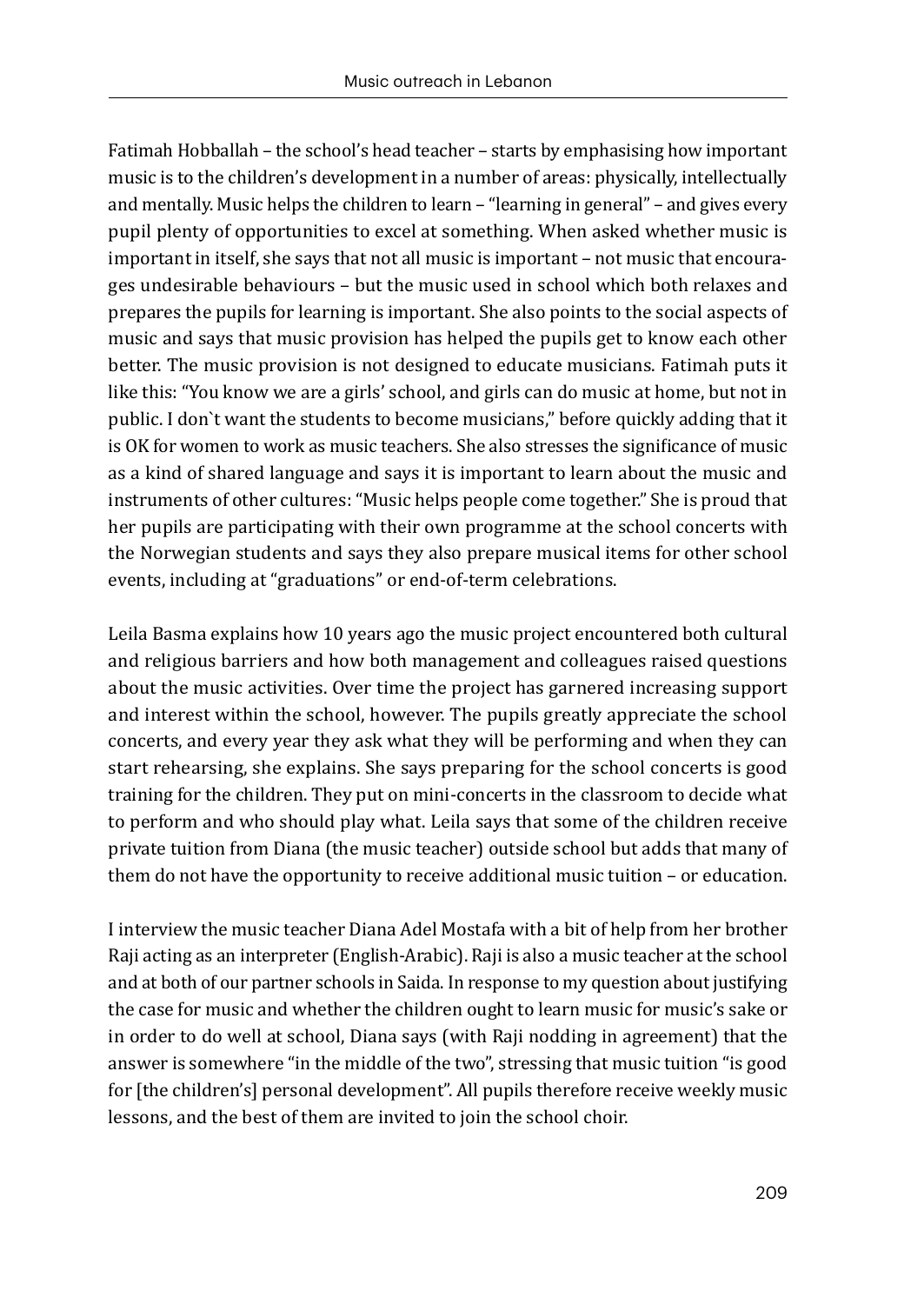Diana affirms what Leila said: that the pupils look forward to the school concert for a whole year and put in a great deal of practice ahead of it: "The pupils are very happy, they are waiting for this party". Diana also says she lets her pupils listen to a variety of music as preparation for the school concerts to allow them to expand their musical frames of reference. The children want their performance to be as good as that of the student teachers, and they gain a great deal of inspiration from both the instruments and the music that the Norwegian students play, she says. She adds that the school looks forward not only to the students' presentation but also to its own pupils' performance. The joint finale – in which the students and pupils sing an Arabic song – is also very well received, and Diana, Leila and the head teacher all want to see closer collaboration to allow the pupils and students to perform more such items together.

#### **Shohour Official High School**

• Interview with Abdelmagid Rashid (Abbed), head teacher

Abbed Rashid says the school was founded in 2003 and that in 2007 – the year he was appointed head teacher and despite some resistance in certain sections of the community – he invited the Norwegians to visit the school and give a concert. As head teacher he takes the view that music should be taught in the same way as other school subjects and that concerts can play an important role in cultural exchange and multicultural understanding. Abbed has on several occasions said that he sees the music project as a peace project that helps foster peace, hope and co-operation between people in the north and south.

"In addition to the concerts, I also want to offer the pupils regular music lessons, but this is difficult to organise because of a lack of music teachers," Abbed says, adding that the school currently only offers tuition outside ordinary school hours (afternoons, weekends, holidays) to pupils who show a particular interest. This music provision has eventually come to include tuition in a number of different instruments. Abbed says the school concerts are the first concert experience for many of the pupils, and he is clearly proud to have seen an increasing number of pupil performances in recent years. We wish to show off the country's own musical heritage while also introducing our pupils to other musical cultures, Abbed says. He continues: "The school does not yet put on dedicated concerts other than those with the Norwegian students, but we do incorporate music into various school events. We should like to see even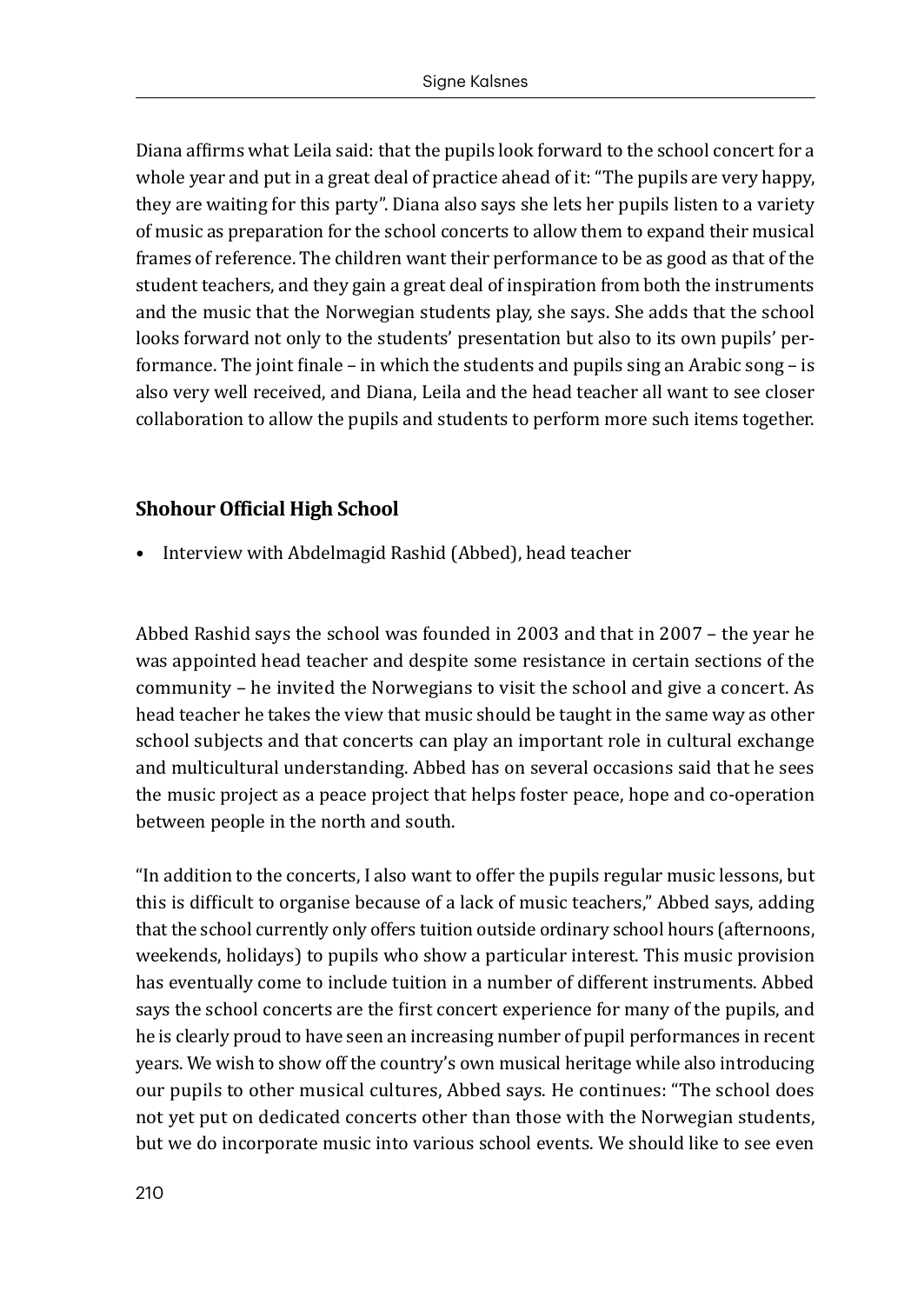closer collaboration with the Norwegian Academy of Music and for our pupils and the Norwegian students to work even more closely together and rehearse a joint repertoire that can be performed in the concerts."

## **Discussion**

A closer examination of our partners' views on the concerts as expressed in these interviews reveals some interesting perspectives. One such perspective is the impact that the collaboration between the Norwegian student teachers and the Palestinian and Lebanese children and teenagers appears to have on the children's/teenagers' *self-esteem* and *self-confidence* and on the *recognition* they receive as a result of participating in the concerts. The teachers, school leaders and young people we interviewed all mentioned that being allowed to participate alongside the student teachers engenders a sense of pride and that the children and young people work hard to ensure that they put on a good performance. This sense of pride also relates to the way in which learning and communication work both ways: the children are introduced to Norwegian and Western music, but the Norwegian students also have things to learn – they learn Arabic songs and dances which they perform alongside the Palestinian children and teenagers. The interest shown by the Norwegian students in learning about Arabic culture and music makes both the children and the teachers feel proud of their music, according to the teachers on the music project in Rashidieh (Norwegian Academy of Music 2011, p. 28). This way, pride in one's own culture can have a positive impact on self-esteem.

These experiences could be seen in a context in which *participation* has become associated with theories on learning, health and quality of life in recent years. The music therapist Brynjulf Stige (2005) emphasises how learning in this context should be understood as a social practice and the learning process as gradual qualification for competent participation within a given community. With regard to participation, Stige refers to music as a condition of possibility for growth and development in which participation denotes a relationship between a musical situation and a relevant person or group. In our context, that would be the relationship between the concert, the children/teenagers as active participants, and the student teachers. Stige's assertion is that when we use music as a means of participation, the musical perspective cannot be the sole perspective; it must be balanced against taking an interest in both the individual and the situation. For instance, it could mean that the criteria we apply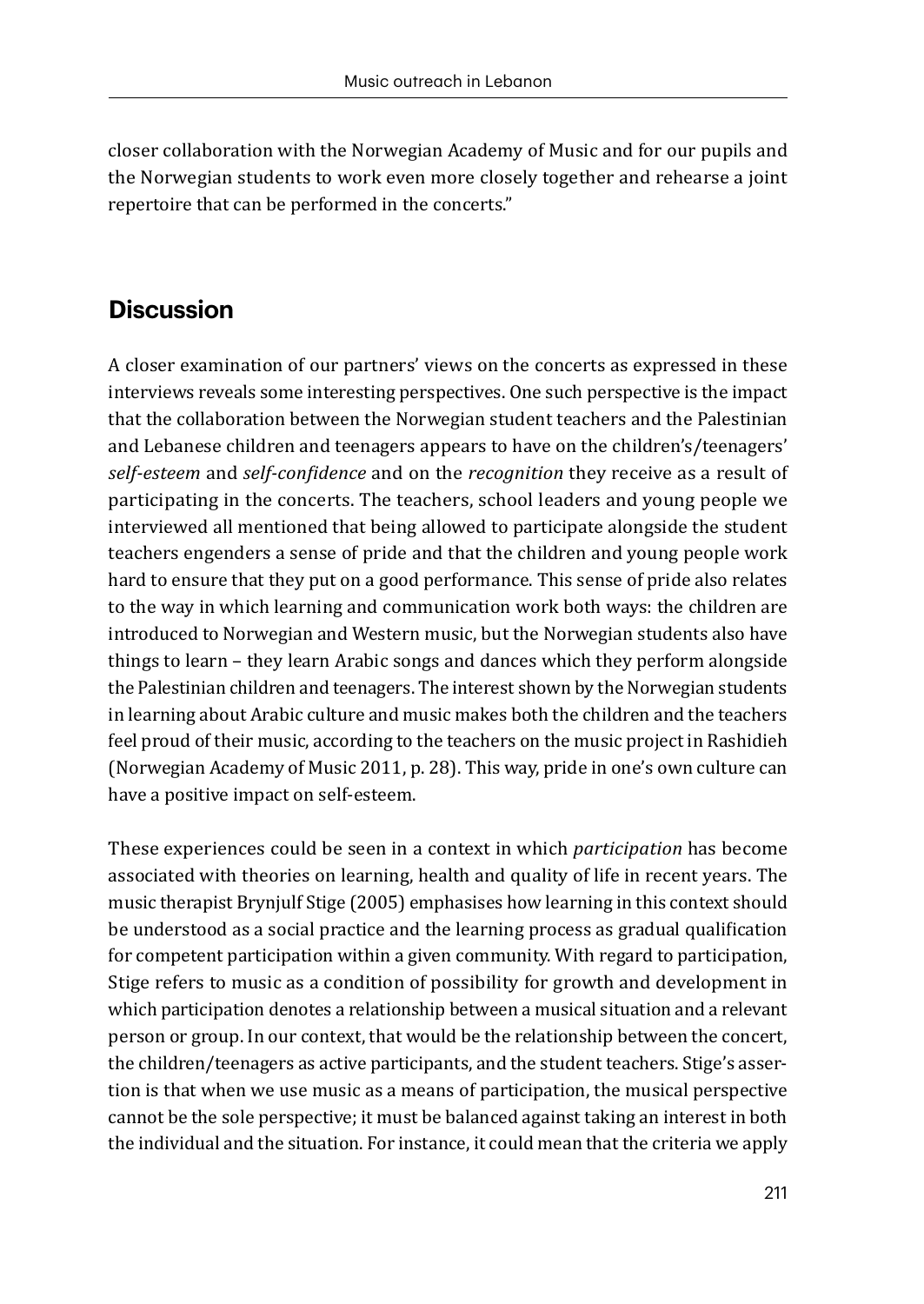when evaluating the significance of the concerts cannot merely relate to musical or artistic qualities and outcomes; they must also incorporate quality in terms of interpersonal relationships and quality of relevance as regards the participating children and young people as well as the audience. Our case, in which the situation is a cultural encounter between Palestinian children and adolescents and Norwegian students, also involves important perspectives on respect for each other's cultural expressions. Many of the interview statements made by the informants illustrate the importance of balancing these different perspectives:

It´s very important to play with the kids – we are playing with our colleges – the student teachers. The kids feel proud, and their goal is to play together. "We also feel proud when Norwegian students dance Palestinian dances and sing Palestinian music – that really means a lot to us, it´s our identity. (Chadi Ibrahim)

This [i.e. actively participating with singing, dancing and playing] is very important because it also gives them self-confidence … towards music, towards interacting with people from outside their community, outside their environment … there are people who appreciate their playing, so they always do their very best to perform in these concerts. (Mona Saad)

Even Ruud (2010) is also concerned with the participation perspective, and in many of his interviews with the young people involved in the music project in Rashidieh he would ask the question: "How do the participants feel about performing together?" He was looking for possible correlations between cultural participation and "perceived health" – that is to say, the subjective perception of increased well-being and improved quality of life. Based on his interviews with the teenagers, he links "perceived health" to vitality and self-experience, belonging, achievement and recognition, and meaning – the last of which containing both hope and affiliation with traditions. Just like the findings in my study, Ruud discovered that being able to play an instrument and participate in the musical collective gave them a sense of pride as well as status and recognition amongst friends and family. There are also several similarities between these two studies. In the same way as the young people in Ruud's study, the teachers and school leaders I interviewed reported noticing a heightened sense of achievement, improved self-esteem and self-confidence. Ruud draws the following conclusion: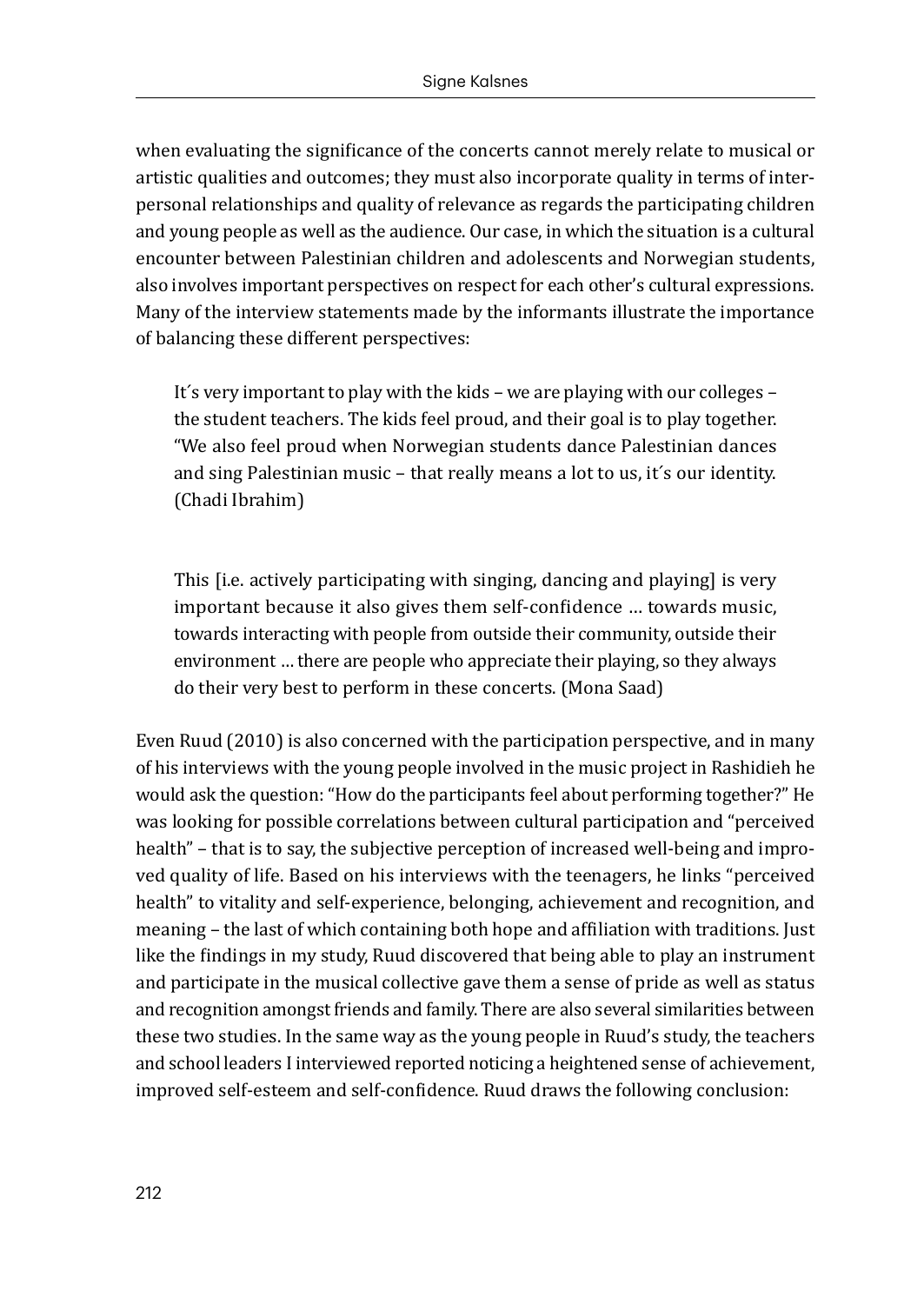If we assume, then, that there is a link between health and a subjectivity mode in which we are able to open up to the world, to live the music, to conceptualise and express our emotions or to have an aesthetic experience, we can see a correlation between music and health, and we can assert that participating in the orchestra has an effect on health. (Ruud, 2010, p. 73)

*Recognition* is not just about the status that the children and teenagers achieve by mastering an instrument and taking part in the concerts; it can also be linked to issues surrounding *cultural exchange* and *interaction*. When the children and young people learn to listen to and sing Norwegian folk songs, and when the Norwegian students listen to and sing Arabic songs and dance the *dabke*, it is also a manifestation of mutual recognition of each other's cultural expressions. Chadi Ibrahim acknowledges this by saying how proud the Palestinians feel when the Norwegian students perform local music and dances at the concerts, while Mona Saad describes how important the musical interaction is when the pupils and students sing together during the concert finale. All the informants highlight different aspects of being able to relate to the music of different cultures. It is sometimes linked to social relationships, such as when Fatimah Hobballah claims that music brings people together and when Abbed Rashid views the school concerts as an important platform for developing multicultural understanding. These perspectives are present in established Norwegian education policy, too. In light of the globalised world in which we live, it demands that Norwegian pupils and students be citizens of the world and that this can be achieved by ensuring that education embraces multicultural dialogue, interpersonal understanding and solidarity with people in countries with much poorer living conditions and future prospects than ours (White Paper no. 14 (2008–2009), Section 1.1). If we approach the concerts in light of the informants' observations and this particular education policy context, we could say that working with the music and collaborating over the concerts constitute a small contribution towards interpersonal understanding and solidarity and towards developing the participants' (the children, teenagers and student teachers) readiness for multicultural dialogue, interaction and respect for each other's cultural expressions. Music education in Norwegian schools also emphasises the significance of the multicultural perspective:

In order to meet the objectives of the subject, it is therefore essential that schools work to ensure a breadth of genres and musical diversity at all levels and in all subject areas. This way, it becomes possible to develop pupils' attitudes to approaching different forms of musical expression with curiosity and an open mind. In a multicultural society the subject can help ensure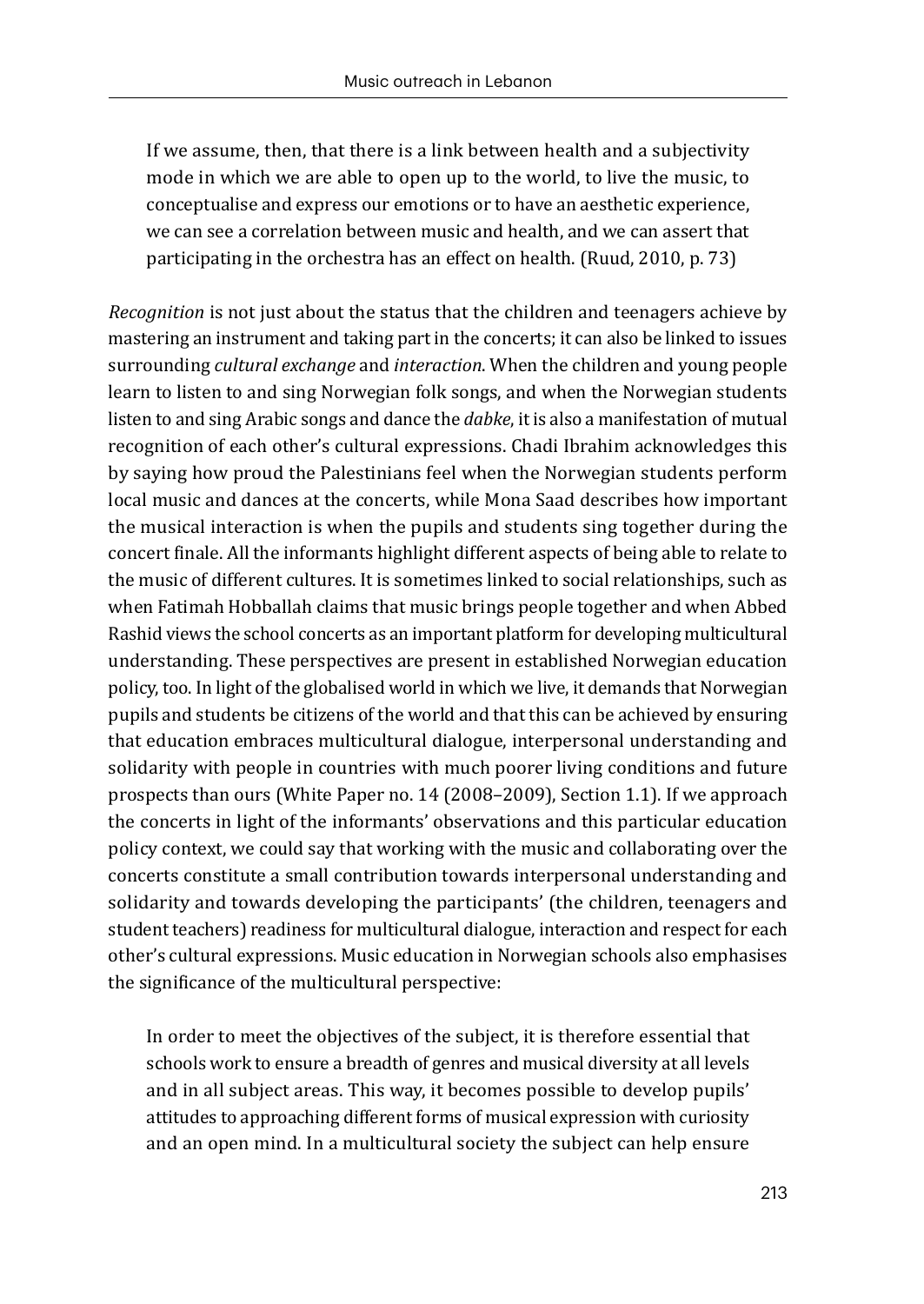positive identity formation by encouraging children to identify with their own culture and cultural heritage, show tolerance and respect for other cultures and gain an understanding of the importance of music as a culture-bearer and a means of building values locally, nationally and internationally. (LK06, from the music curriculum – objectives)

The curriculum claims that music can serve as an identity former – an assertion that is particularly interesting in this context. Monika Nerland (2004) discusses how different cultures "offer" identities or positions from which individuals can act and give meaning to their existence. In such a perspective it is possible to see Palestinian music and dance as a particularly strong and identity-forming expression of Palestinian culture in a context in which the Palestinians live as refugees without the same opportunities and rights as people who live in freedom. On the *Lebanon project* the music and dance can therefore serve as a leveller that engenders kinship and mutual recognition and respect – despite the participants' highly different living conditions. The concerts are the shared platform on which this takes place and manifests itself, not just to the participants themselves – the Palestinian and Lebanese children and teenagers and the Norwegian students – but to the audience and thus the local community, too.

Another interesting finding worth noting is that the school concerts appear to give some direction to the music provision in the schools that have music permanently on the timetable. Many of the statements made by the informants suggest this is the case: The material the pupils perform in the concerts is the result of serious work over the entire year, according to Mona Saad, while Leila Basma says the children put on mini-concerts in the classroom in preparation for the concert with the Norwegian students. All the schools say their pupils look forward not only to the Norwegian students' performance but just as much to what they themselves will be contributing to the concert.

The fact that the concerts and the children's participation appear to be such a central part of the music provision in the schools helps create a performance subject in which developing the pupils' singing, playing and dancing skills is key. Aural skills are also given an important role as the pupils prepare for – and are expected to deal with – the different musical expressions and instruments they encounter in the school concerts. The fact that music in these schools is performance-driven is not a given, considering that there is no long-standing music tradition in Lebanese primary schools and that there is a shortage of qualified music teachers. Nor should it be taken for granted that the subject should focus on performance and embrace musical diversity, bearing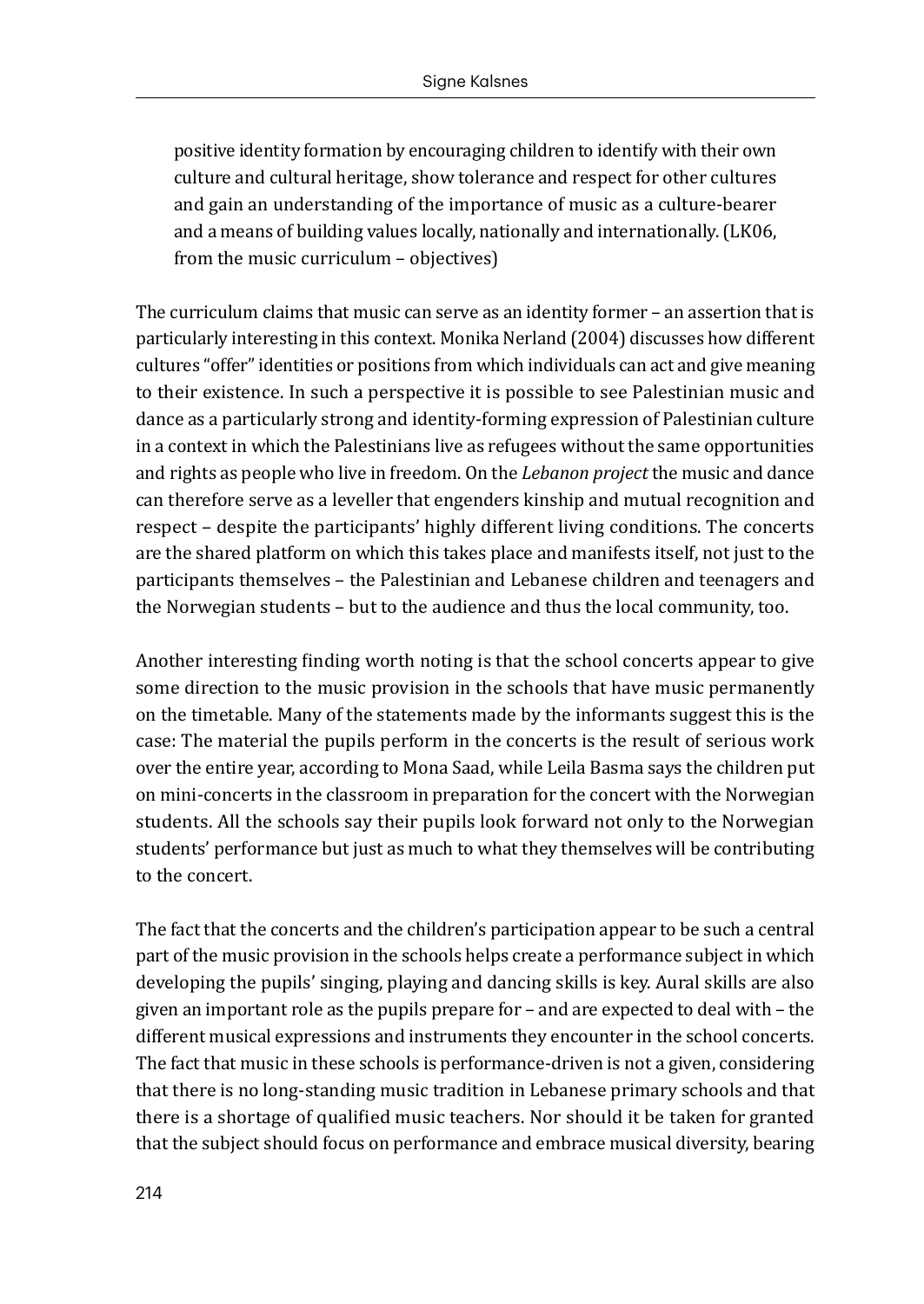in mind the religious and cultural barriers I discussed earlier. At the same time, the interviews with the school representatives revealed that the schools justify music in an instrumental perspective in which music is first and foremost seen as an important tool for learning and development. This is also evident in the evaluation of the Lebanon project (Norwegian Academy of Music 2011, pp. 26–27), in which all four partners stress the impact of the concerts on the children and young people: "The concerts that the NMH students held together with children from Rashidieh have boosted the children's self-confidence, and they created good social relations through making music together" (Beit Atfal Assumoud – Rashidieh centre). "The concerts with the Norwegian students have given the pupils self-confidence and training in presenting something before an audience" (Imam Sadr Foundation School). "The school concerts with the students from the NMH have been a great success. The students and the Lebanese children have learnt from each other's cultures. Being on stage alongside the Norwegian students has given the pupils self-confidence, and the concerts are seen by the pupils as one of the most important events of the year" (Maarouf Saad Foundation Schools in Saida). "The NMH has helped heighten interest in music amongst teachers and pupils. This has allowed new talent to be discovered, and many of them are now making money from their band activities" (Shohour Official High School). The evaluation report concludes:

To the children and teachers in Rashidieh, the visit by the NMH students is the highlight of the year … Our other partner organisations in Lebanon see the school concerts given by the NMH students together with their pupils as something that gives direction to the tuition during the year. Many of the organisations, including the leaders in Rashidieh, believe that the concerts have encouraged the children to take pride in their own music and culture by having students from Norway coming to learn from them, and that standing on stage boosts their self-confidence. (Norwegian Academy of Music, 2011, p. 29)

## **Concluding comments**

In this article I have focused on the significance of the concerts on the *Lebanon project* and on the pupils' active participation seen from the perspective of the local participants. The *Lebanon project* is part of a collaboration with NORWAC's aid programme. Looking at the results from this study from an aid perspective, it would be natural to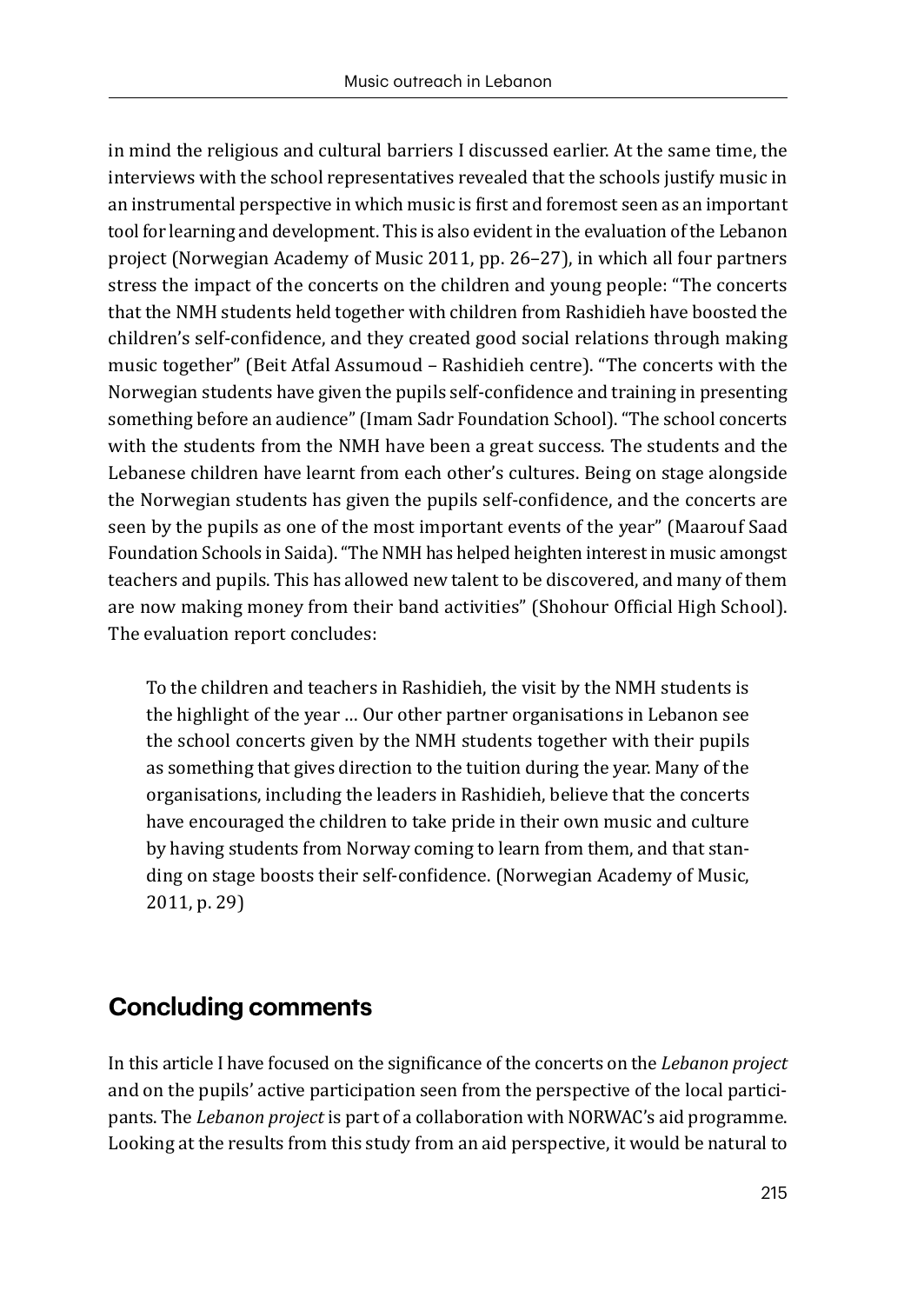emphasise the health benefits that the concerts have produced. The interviews have shown how the children and young people have developed self-confidence and pride in their own culture through music and participation in the concerts and that this has had a positive impact on their identity formation. In a musical perspective, the concerts appear to have encouraged legitimisation of the music project in Rashidieh and music provision in the schools in that the local community – pupils, parents, teachers and leaders – have come to acknowledge the importance of music tuition and musical activity. As far as the partner schools are concerned, the concerts have given a sense of direction to their music performance programmes in which singing, dancing and instrumental performance have been given a key role and where musical diversity is seen as valuable when developing the pupils' knowledge of the music of other cultures. This diversity is also seen as an important factor in the music project in Rashidieh. The concerts and the active participation by the pupils therefore appear to have generated a string of positive consequences and important experiences – both to the local participants, in particular the children and young people, and to the further development of the *Lebanon project*. Yet it is no secret that there are challenges involved in such music making in a culture noted for its cultural and religious barriers where it is held that musical performances by girls in particular are acceptable and positive only when they stay within the school and the private sphere.

There is also potential for further development of the school concerts on the *Lebanon project*. In the Rashidieh refugee camp the concerts are the result of several days of co-operation in which the Norwegian students teach and rehearse together with the children and teenagers. This leads to a joint performance, with much of the concert involving the students and children performing together. The significance of this is clearly communicated in the interviews. One thing the school concerts at the Lebanese schools have in common is that they are not based on a similar collaboration. The students' and the pupils' programmes are two separate elements with a joint performance (Arabic song) as the final number. All the leaders and teachers at the partner schools say they want to see closer collaboration over the concerts – ideally by having the student teachers rehearse with the pupils, alternatively by agreeing on a joint concert repertoire in advance that the students and pupils can rehearse separately. Additional resources from the NMH are required if the students are to spend time preparing the concerts together with the pupils. One solution may be to involve additional groups of students in the project. It would also be possible to strengthen co-operation over the concerts within the existing set-up and resources by planning a few musical items that the students and pupils can perform together. This way the